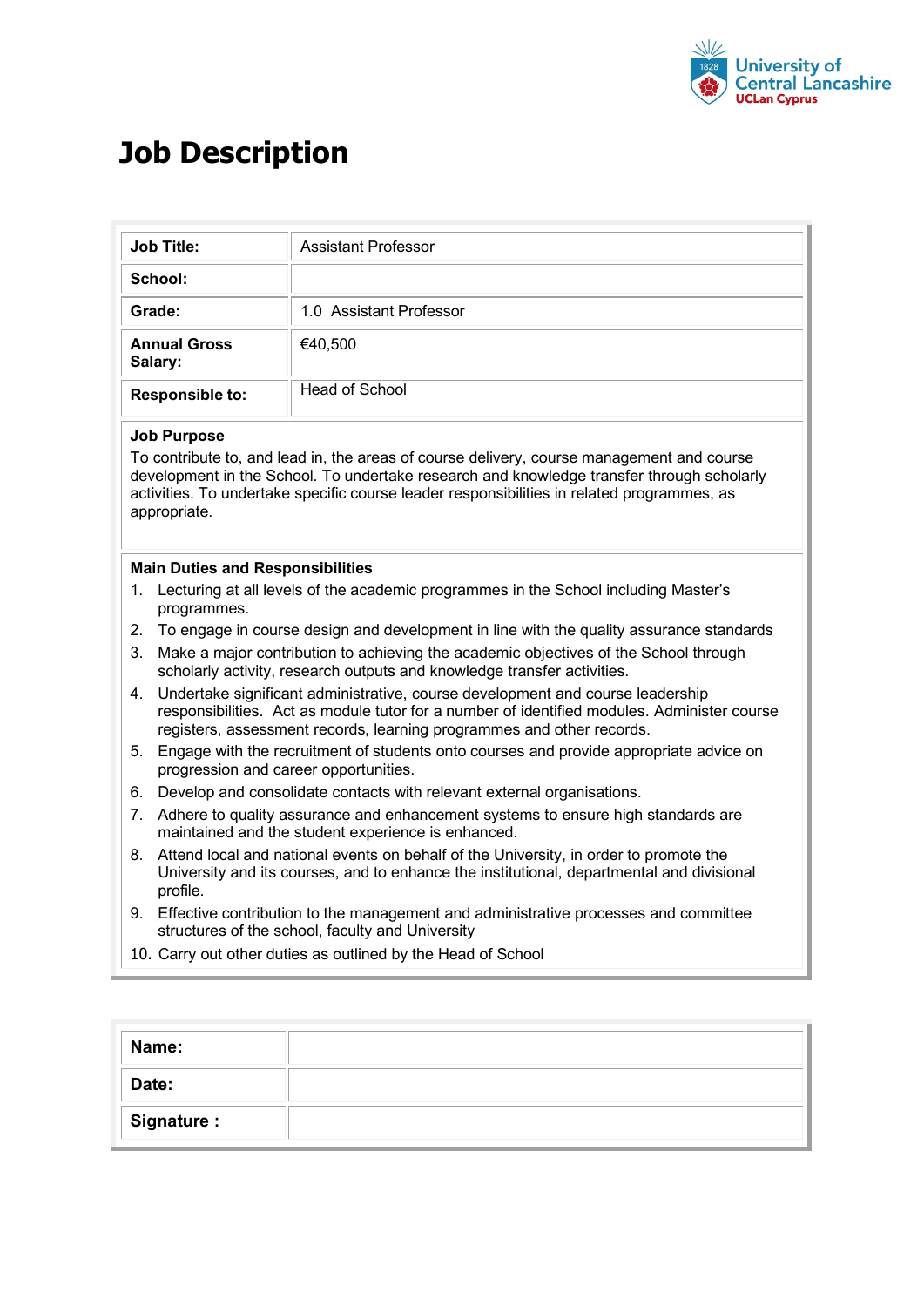

## **Person Specification**

| <b>Attributes</b>                            | <b>Essential</b>                                                                                                                                                                                                                                                                                                                                                                                                                                                      | <b>Desirable</b>                                                                                                                                                                                                                                                                                                                                                                                                                        | <b>Measured By</b>                                    |
|----------------------------------------------|-----------------------------------------------------------------------------------------------------------------------------------------------------------------------------------------------------------------------------------------------------------------------------------------------------------------------------------------------------------------------------------------------------------------------------------------------------------------------|-----------------------------------------------------------------------------------------------------------------------------------------------------------------------------------------------------------------------------------------------------------------------------------------------------------------------------------------------------------------------------------------------------------------------------------------|-------------------------------------------------------|
| <b>Work</b><br>Experience                    | At least three years of<br>autonomous University teaching<br>or research work after the award<br>of the PhD by a recognised<br>University or research centre.<br>level.<br>A record of original publications in<br>valid international scientific journal<br>or other publications of<br>recognised value which provide<br>significant contribution to science.                                                                                                       | Experience of liaising with<br>external organisations<br>Course leadership experience<br>Experience of supervision of<br>postgraduate and research<br>students                                                                                                                                                                                                                                                                          | Application<br>Form, Interview                        |
| Education/<br>Qualifications                 | A good honours degree or<br>equivalent in a relevant area<br>A relevant Master's qualification<br>PhD from a recognised University<br>in relevant area.                                                                                                                                                                                                                                                                                                               | Formal teaching<br>qualification (such as PG<br>Cert in Learning and<br>Teaching in Higher<br>Education) or Fellow of the<br>Higher Education Academy,<br>or equivalent                                                                                                                                                                                                                                                                 | Application<br>Form                                   |
| Knowledge/<br>Skills and<br><b>Abilities</b> | Flexible and innovative approach<br>to teaching<br>Excellent presentation and<br>communication skills<br>Ability to work on own initiative as<br>well part of team<br>Excellent networking skills<br>IT literate with knowledge of<br>Microsoft Power Point, MS Teams<br>and eLearn (or equivalent)<br>Ability to teach and supervise<br>dissertations up to master's level<br>Ability to undertake<br>research/knowledge transfer<br>Fluency in the English language | An ability to contribute to<br>the research culture within<br>the School.<br>An ability to contribute to<br>commercial activities and<br>employer engagement<br>An ability to contribute to<br>research within the School<br>Knowledge of UK and<br>Cypriot current higher<br>education and practices<br>High level of IT skills in<br>context of e-learning,<br>including eLearn or<br>equivalent.<br>Fluency in the Greek<br>Language | Application<br>Form, Interview<br>and<br>Presentation |